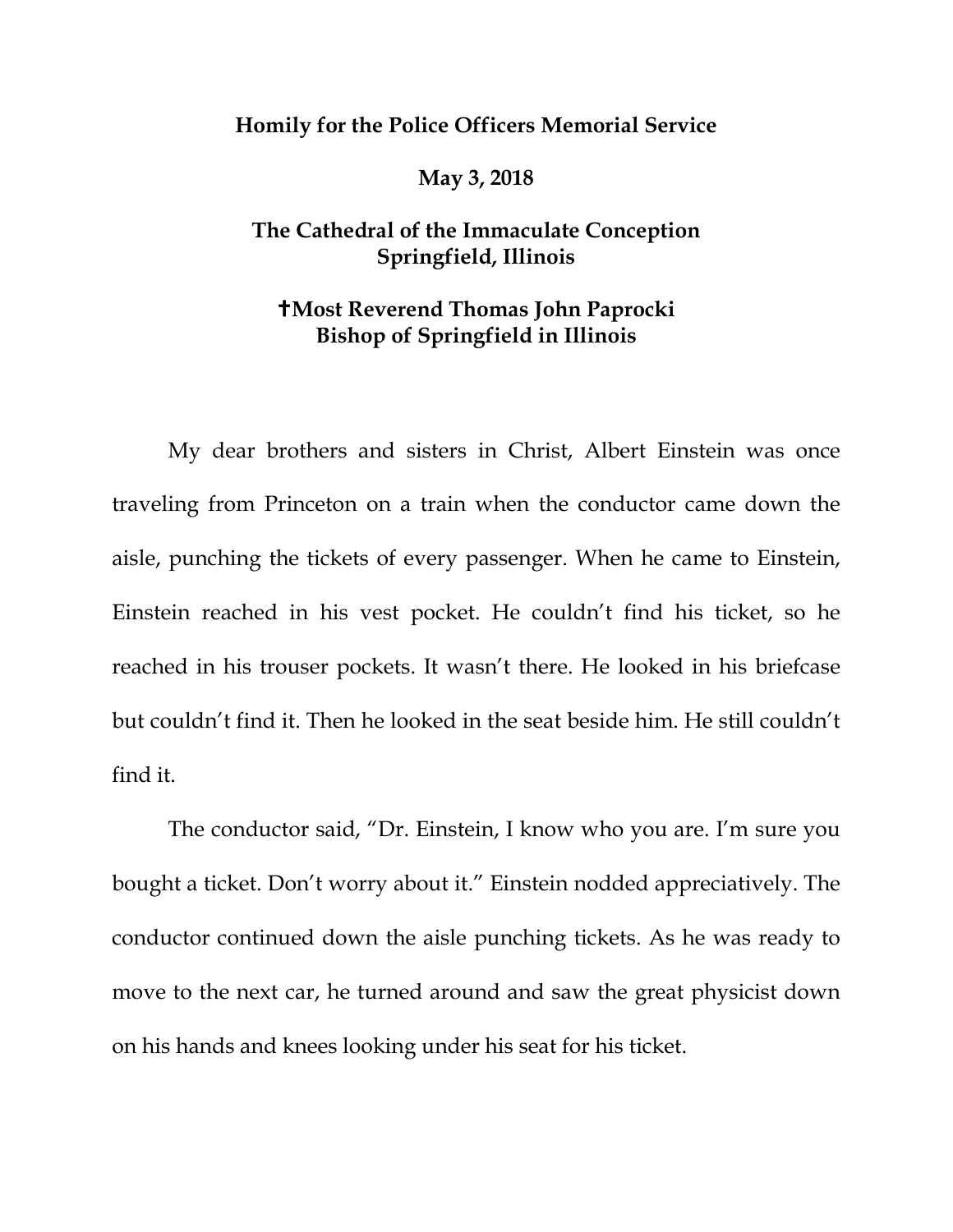The conductor rushed back and said, "Dr. Einstein, Dr. Einstein, don't worry, I know who you are; no problem. You don't need a ticket. I'm sure you bought one." Einstein looked at him and said, "Young man, I too, know who I am. What I don't know is where I'm going.["1](#page-4-0)

Perhaps you can relate to Einstein metaphorically, in that you cannot find your ticket and you have no idea where you are going in life. Or perhaps you could take this story one step further: perhaps you are not even sure who you are in relation to others and to the world.

Knowing who we are and where we are going is integrally linked to one of our deepest needs: the need to belong. We need to know where we belong, that is, we need somewhere where we feel accepted, included, wanted; somewhere where we fit in; somewhere where we know we are not alone. The need to belong is so much more than just a part of Abraham Maslow's well-known *Hierarchy of Needs*, it is at the core of who we are as human beings.

In fact, people often go to great lengths in order to belong: joining various organizations, participating in team sports, being involved in book clubs and other groups that focus on common interests. While all of these are good things, at times we seem to forget that it is not so much about

2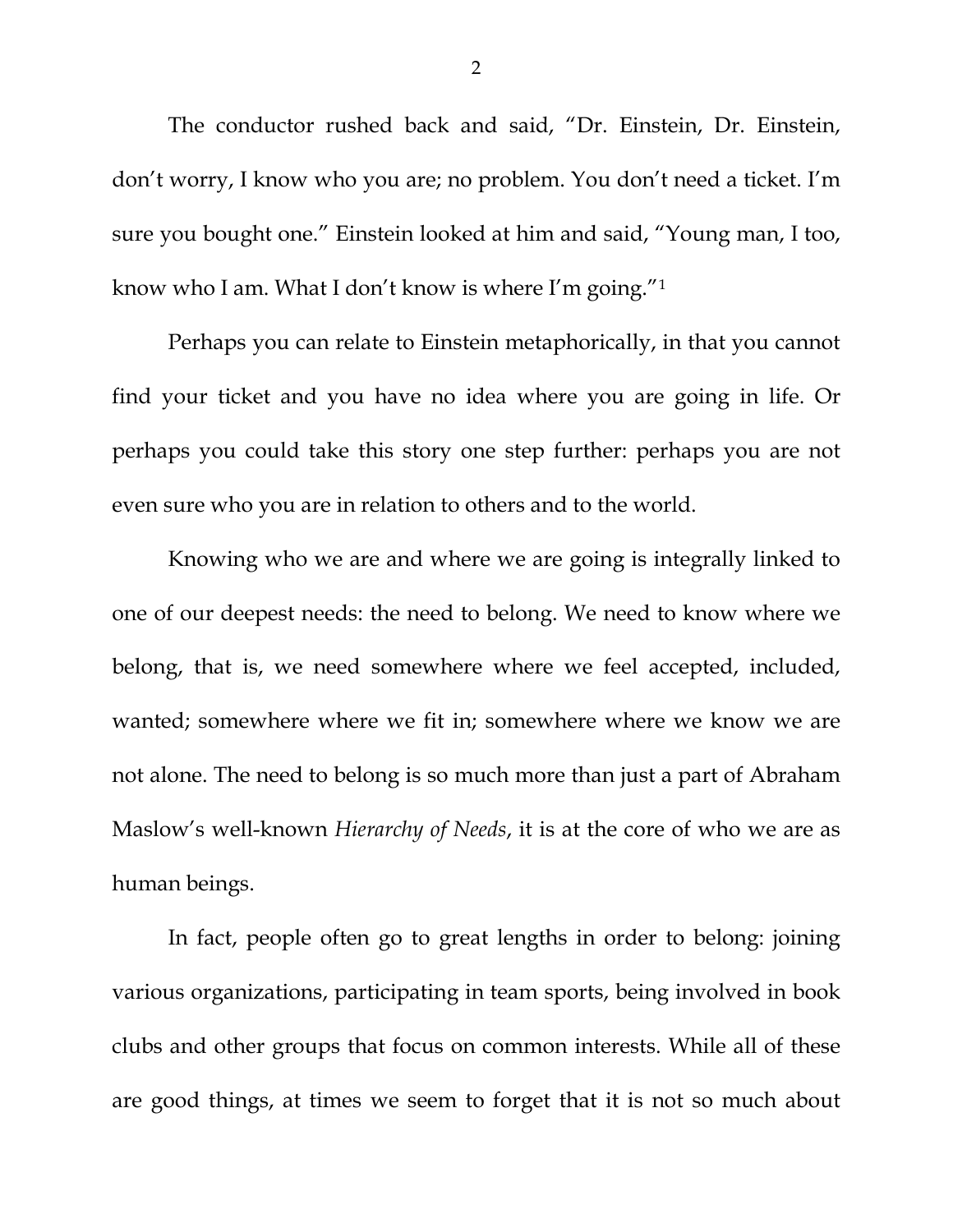where we belong, the most important thing is to whom we belong. Our first reading today addresses that very subject, for just a few moments ago we heard Saint Paul telling the Christian community in Rome that, *no one lives for oneself, and no one dies for oneself. For if we live, we live for the Lord, and if we die, we die for the Lord; so then, whether we live or die, we are the Lord's.[2](#page-4-1)*

My dear brothers and sisters in Christ, just as Saint Paul reminded the early Christian community that they belong to Christ in this life as well as in death, so too, should we be reminded of that today, as we gather to remember those members of the law enforcement community who are no longer with us in this life. For, through their living and dying in the service of others, they modeled what it means to be Christ's disciples during their time with us. So now, we entrust them to God's mercy and kindness, along with the hope that, together with all who have died in Christ, our Lord will take them to Himself and one day we shall greet them once again, when the love of Christ, which conquers all things, destroys even death itself.

Dear members of the law enforcement community, like those who have gone before you, may you look to our Lord for hope. Whether that is the hope to carry on in the face of sorrow or grief at the loss of someone to whom you were close or whether that is the hope that, through your giving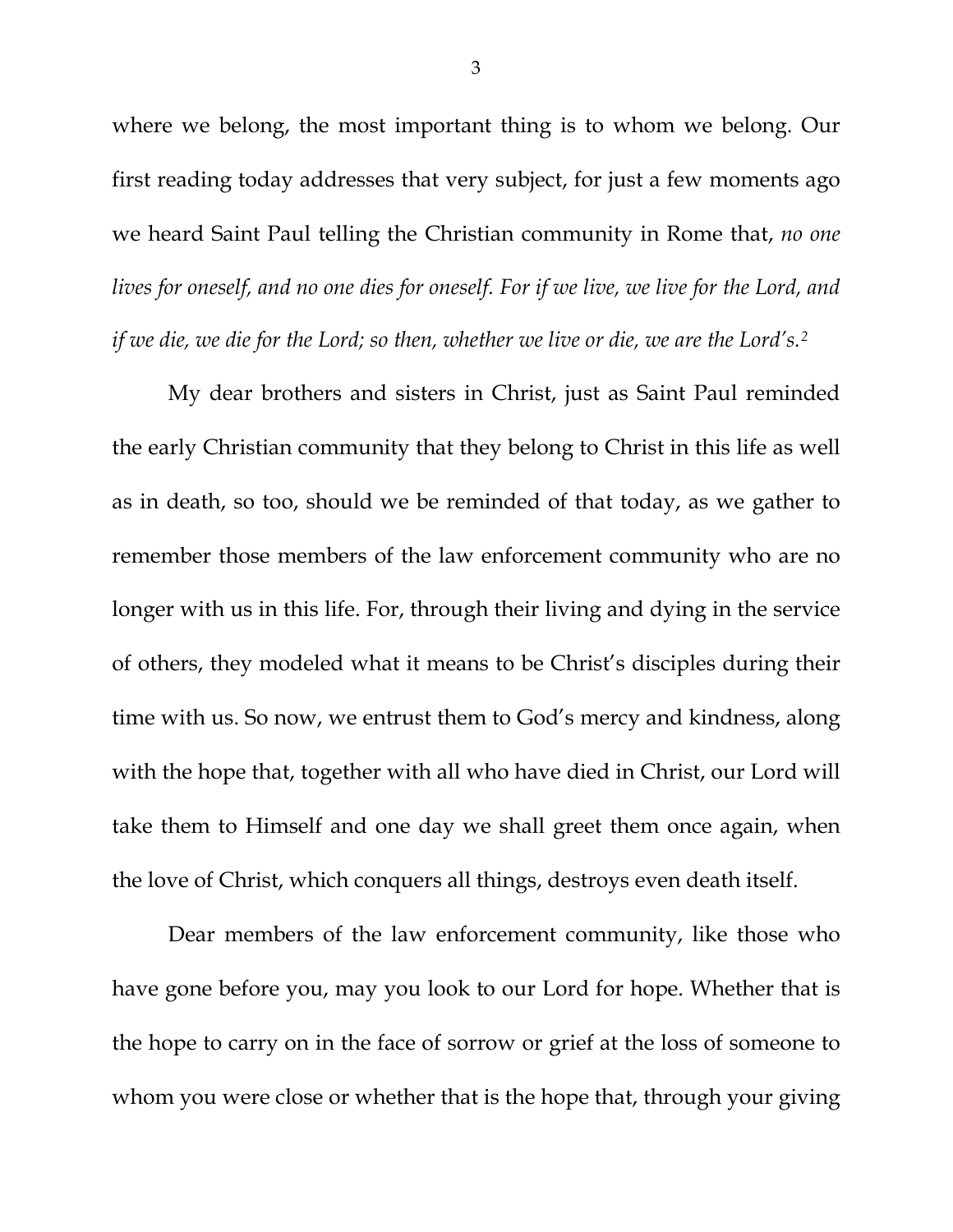of yourselves in service to your communities, a more peaceful and just society might come about. Our Lord is always faithful and wants to give you the strength to be witness of His love to those you serve.

I have the tradition of singing as a part of my homilies for the Mass in which I confer the Sacrament of Confirmation on the young people of our diocese and over the years I have used a number of Linkin Park songs because I thought they effectively captured and expressed the pain experienced by so many people, especially teenagers and young adults. While you are neither teenagers nor are you here to receive the Sacrament of Confirmation, I think that the song that I have chosen this year for my Confirmation homilies is equally appropriate to this occasion. The title of the song is "Somewhere I Belong" and the refrain goes like this:

#### **Somewhere I Belong – Linkin Park**

*I wanna heal, I wanna feel, what I thought was never real I wanna let go of the pain I've felt so long. I wanna heal, I wanna feel, like I'm close to something real. I wanna find something I've wanted all along Somewhere I belong.*